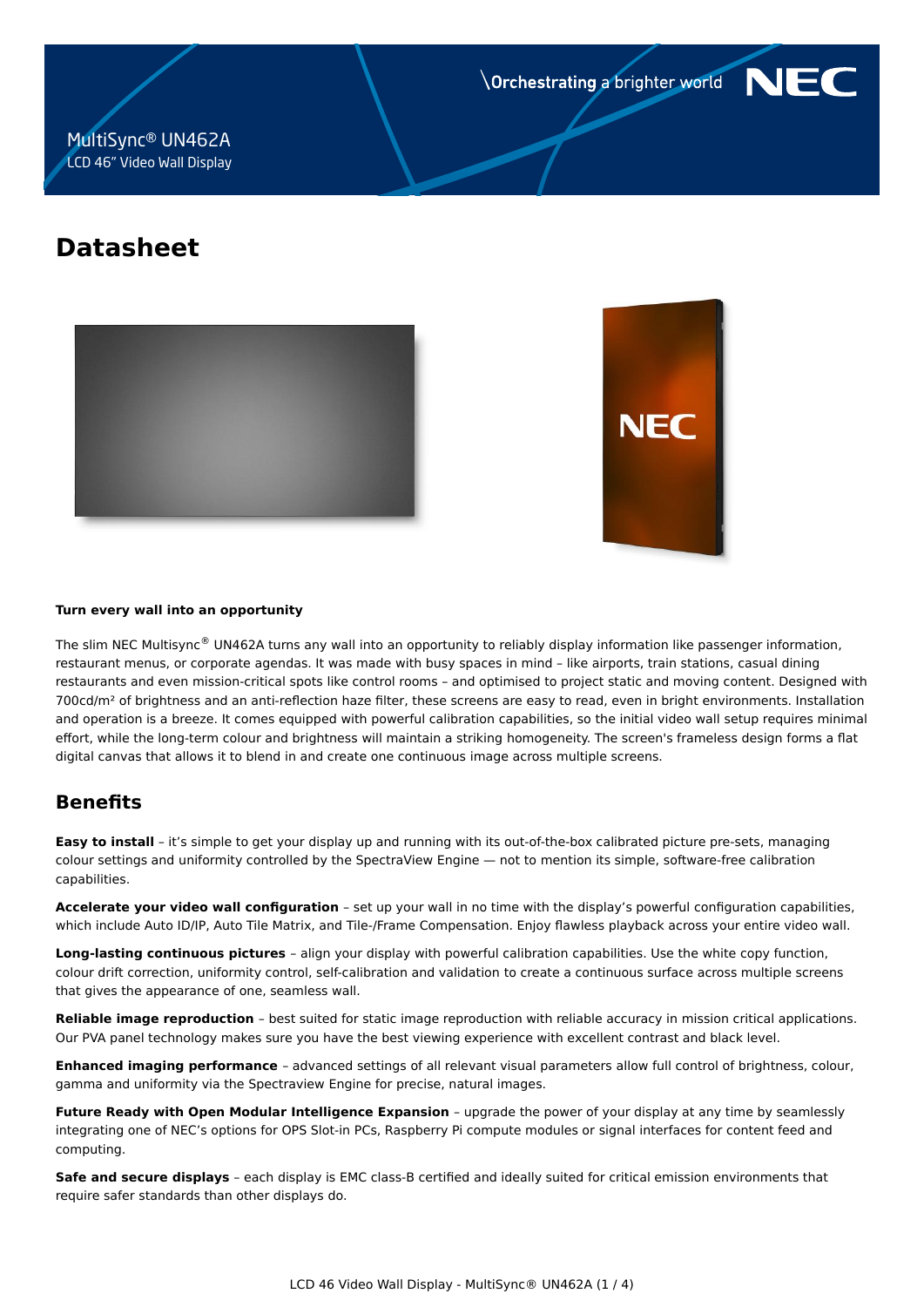# **Product Information**

| Product Name  | MultiSync® UN462A          |  |
|---------------|----------------------------|--|
| Product Group | LCD 46" Video Wall Display |  |
| Order Code    | 60004517                   |  |

#### **Display**

| Panel Technology                | VA with Direct LED backlights                               |  |
|---------------------------------|-------------------------------------------------------------|--|
| Active Screen Area (W x H)      | $1,018 \times 573$                                          |  |
| [mm]                            |                                                             |  |
| Screen Size [inch/cm]           | 46/117                                                      |  |
| Aspect Ratio                    | 16:9                                                        |  |
| Pixel Pitch [mm]                | 0.530                                                       |  |
| Brightness [cd/m <sup>2</sup> ] | 700                                                         |  |
| Contrast Ratio (typ.)           | 3500:1                                                      |  |
| Viewing Angle [°]               | 178 horizontal / 178 vertical (typ. at contrast ratio 10:1) |  |
| Response Time (typ.) [ms]       | 8                                                           |  |
| Panel Refresh Rate [Hz]         | 60                                                          |  |
| Haze Level [%]                  | 25                                                          |  |
| Supported Orientation           | Landscape; Portrait                                         |  |

## **Synchronisation Rate**

| Horizontal Frequency [kHz] | 26 - 134  |
|----------------------------|-----------|
| Vertical Frequency [Hz]    | $23 - 86$ |

# **Resolution**

| Native Resolution            | 1920 x 1080          |              |             |                    |
|------------------------------|----------------------|--------------|-------------|--------------------|
| Supported on DisplayPort and | 3840 x 2160;         | 1360 x 768;  | 1080i:      | $800 \times 600$ : |
| HDMI                         | $1920 \times 1080$ : | 1280 x 1024; | 1080p;      | 720p (50/60 Hz);   |
|                              | $1600 \times 1200$ : | 1280 x 768;  | 1024 x 768; | 640 x 480          |

# **Connectivity**

| Input Video Analogue  | 1 x VGA; Component (RCA); Composite (RCA)                                                                                                                    |  |
|-----------------------|--------------------------------------------------------------------------------------------------------------------------------------------------------------|--|
| Input Video Digital   | 1 x DVI-D (with HDCP); 1 x OPS Slot; 2 x DisplayPort (with HDCP); 2 x HDMI (with HDCP)                                                                       |  |
| Input Audio Analogue  | $2 \times 3.5$ mm jack                                                                                                                                       |  |
| Input Audio Digital   | 2 x DisplayPort; 2 x HDMI                                                                                                                                    |  |
| Input Control         | 1 x RS232; 2 x LAN 100Mbit; remote control wire (3,5mm jack)                                                                                                 |  |
| Input Data            | 1 x microSD (Media Player); 1 x USB 1.0 (Media Player); 1 x USB 2.0 (Downstream); 1 x USB<br>2.0 (Upstream); 2 x USB 1.0 (Compute Module, 1 x 5V/2A powered) |  |
| Output Video Digital  | 1 x DisplayPort (loop through: DisplayPort, OPS slot-in PC); 1 x HDMI (loop through: HDMI,<br>OPS slot-in PC, Mediaplayer)                                   |  |
| Output Audio Analogue | $1 \times 3.5$ mm jack                                                                                                                                       |  |
| <b>Output Control</b> | LAN 100Mbit                                                                                                                                                  |  |
|                       |                                                                                                                                                              |  |

# **Open Modular Intelligence**

| OPS Max. Current / Power<br>3.6/58<br>Consumption [A / W]                              | Slot Technology: Open pluggable specification (NEC / Intel OPS standard) |
|----------------------------------------------------------------------------------------|--------------------------------------------------------------------------|
|                                                                                        |                                                                          |
|                                                                                        |                                                                          |
| Slot Technology: Compute Module Slot (NEC proprietary standard)<br>Compute Module Slot |                                                                          |

#### **Sensors**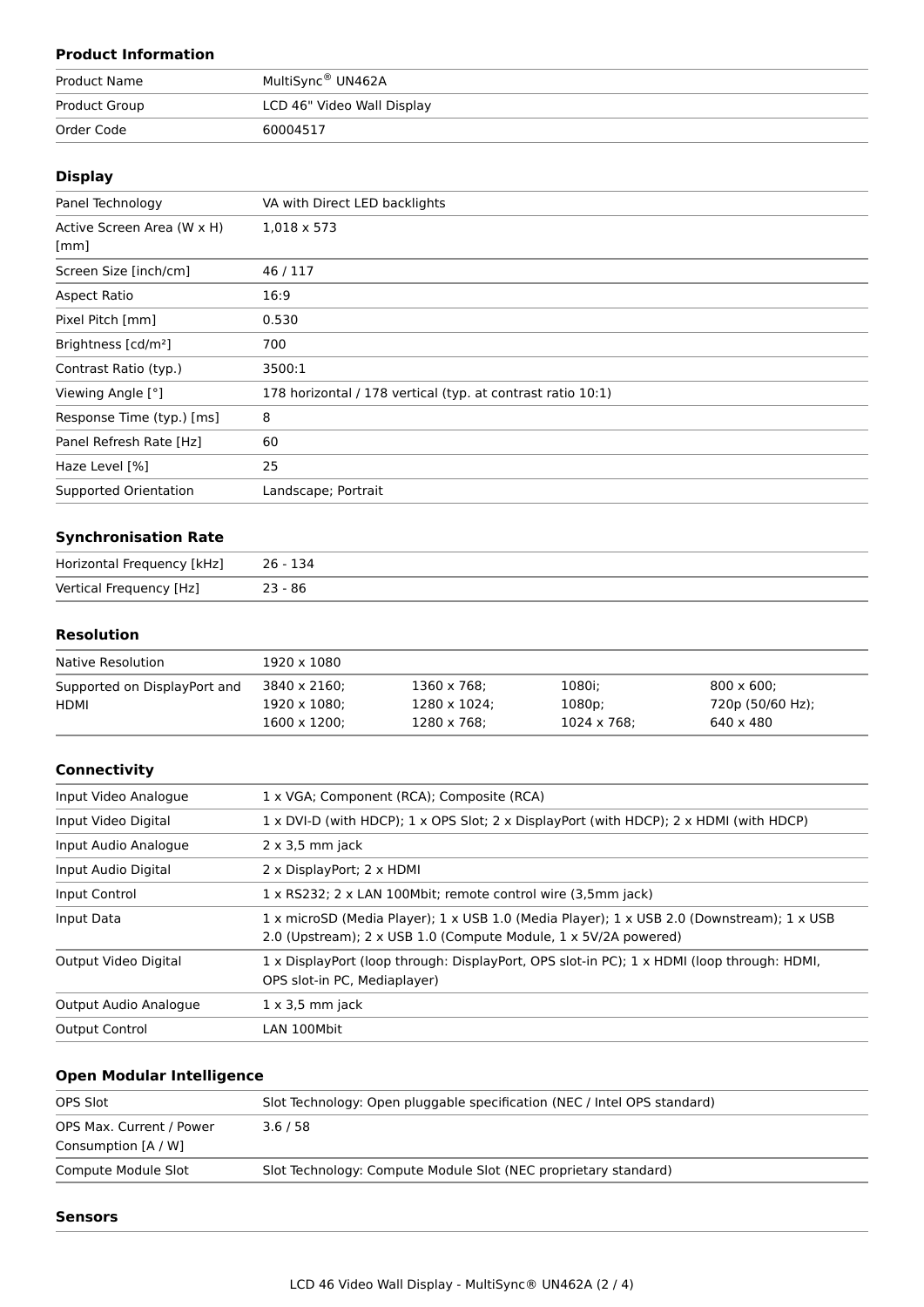#### **Electrical**

| Power Consumption [W]  | 125 shipping; 350 (max.)            |
|------------------------|-------------------------------------|
| Power Savings Mode [W] | $< 0.5$ ; $< 2$ (Networked Standby) |

# **Environmental Conditions**

| Operating Temperature [°C] | $+0$ to $+40$ |
|----------------------------|---------------|
| Operating Humidity [%]     | 20 to 80      |
| Storage Humidity [%]       | 10 to 90      |
| Storage Temperature [°C]   | -20 to 60     |

#### **Mechanical**

| Dimensions (W $\times$ H $\times$ D) [mm] | 1,022 x 577 x 101                   |
|-------------------------------------------|-------------------------------------|
| Weight [kg]                               | 21.4                                |
| Bezel Width [mm]                          | 1.2 bottom/right; 2.3 top/left; 3.5 |
| VESA Mounting [mm]                        | 300 x 300 (FDMI); 4 holes; M6       |

#### **MediaPlayer**

| Supported Image Formats | JPG (baseline, progressive, RGB, CMYK); max. resolution 5000 x 5000; PNG (interlace, alpha<br>channel); max. resolution 4000 x 4000                                                                                                                                                                        |
|-------------------------|------------------------------------------------------------------------------------------------------------------------------------------------------------------------------------------------------------------------------------------------------------------------------------------------------------|
| Supported Video Formats | MP4 / MOV / FLV (video H.264, audio MP3, AAC); max. resolution 1080p at 30 Hz, 1080i at 60<br>Hz; MPG (video mpeg1/2, audio mpeg audio layer2/3, AAC-LC); MP @ ML, MP @ HL; WMV<br>(video H.264, wmy advanced L3, wmy simple / main, audio mp3 wmy std); max. resolution<br>1080p at 30 Hz, 1080i at 60 Hz |
| Supported Audio Formats | MP3 (MP3); max. bit-rate 320 kBit/s; WAV (LPCM); max. 48 kHz sampling                                                                                                                                                                                                                                      |

#### **Available Options**

| Accessories         | Calibration kit (KT-LFD-CC2); Feet (ST-332); Overframe kit (KT-46UN-OF5); Remote control kit<br>$(KT-RC2; KT-RC3)$ |
|---------------------|--------------------------------------------------------------------------------------------------------------------|
| Compute Module Slot | Raspberry Pi Compute Module 1 and 3                                                                                |

# **Green Features**

| Energy Efficiency | Annual energy consumption: 265 kWh (based on 4 operating hours per day); Carbon savings |
|-------------------|-----------------------------------------------------------------------------------------|
|                   | meter; Energy efficiency class: D; Human Sensor; LED backlight                          |

#### **Additional Features**

| <b>Special Characteristics</b> | Auto ID assignment; Auto tiling function; Automatic Alarm E-Mails; DICOM Simulation; Frame<br>Comp; HTTP Server; Image flip; Intelligent Wireless Data (based on NFC); NaViSet<br>Administrator 2; TileMatrix; USB Media Player; User input priority definition; User readable log<br>function |
|--------------------------------|------------------------------------------------------------------------------------------------------------------------------------------------------------------------------------------------------------------------------------------------------------------------------------------------|
| <b>Colour Versions</b>         | Black Front Bezel, Black Back Cabinet                                                                                                                                                                                                                                                          |
| Safety and Ergonomics          | BSMI; CE; EAC; EMC Class B; FCC; PSB; RCM; REACH; RoHS; SASO; TÜV GS; TÜV S; UL/C-UL;<br><b>VCCI</b>                                                                                                                                                                                           |
| <b>Pixel Failure Class</b>     | ISO 9241-307, Class 2                                                                                                                                                                                                                                                                          |
| Audio                          | Optional Speakers (15 W + 15 W)                                                                                                                                                                                                                                                                |
| Plug and Play                  | <b>VESA DDC/CL</b>                                                                                                                                                                                                                                                                             |
| <b>Shipping Content</b>        | Display; DisplayPort Cable; HDMI Cable; Power Cable                                                                                                                                                                                                                                            |
| Warranty                       | 3 years warranty incl. backlight; additional services available; optional 4. + 5. year warranty<br>extension                                                                                                                                                                                   |
| <b>Operating Hours</b>         | 24/7                                                                                                                                                                                                                                                                                           |
|                                |                                                                                                                                                                                                                                                                                                |